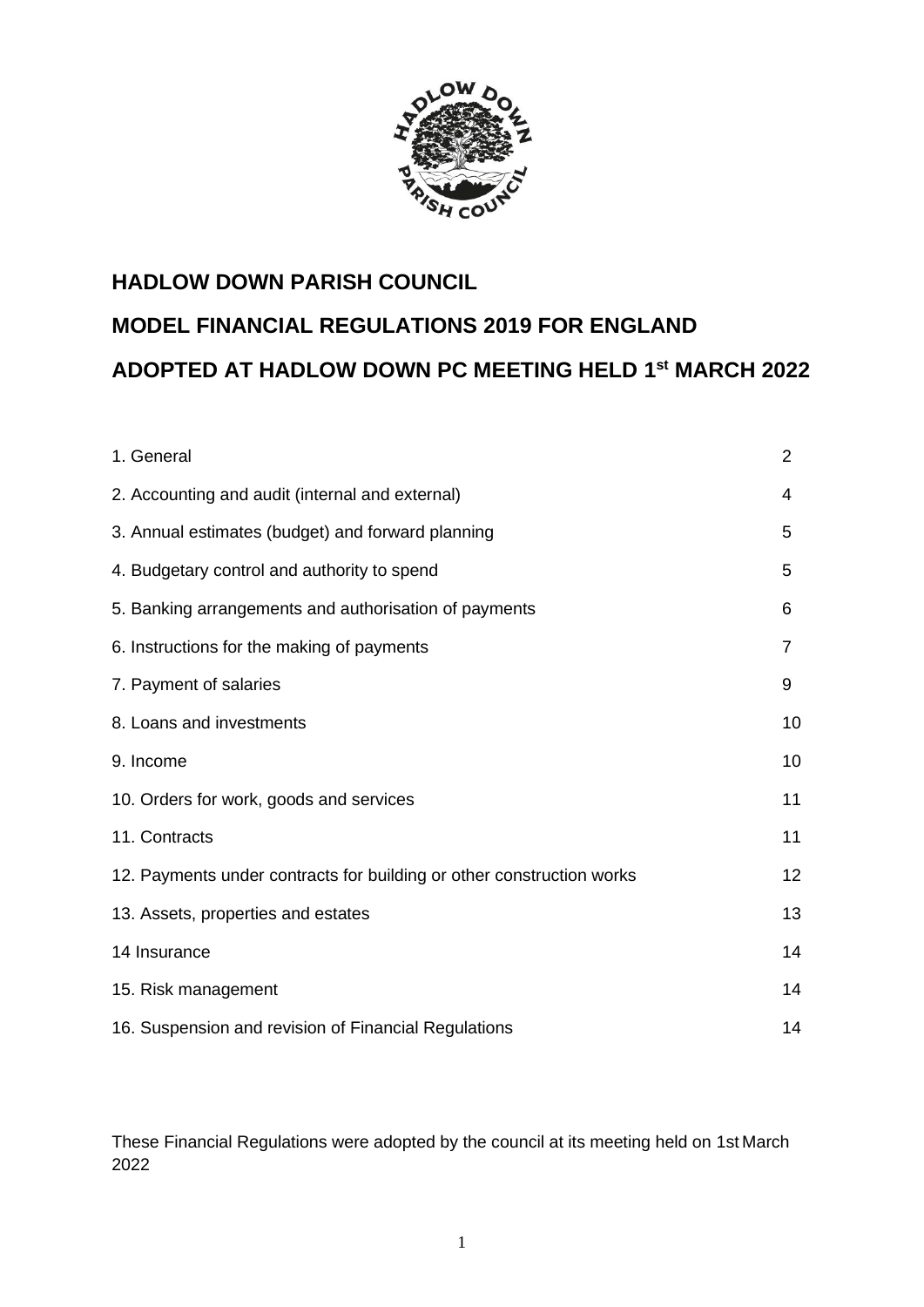## **1. General**

1.1. These financial regulations govern the conduct of financial management by the council and may only be amended or varied by resolution of the council. Financial regulations are one of the council's governing policy documents providing procedural guidance for members and officers. Financial regulations must be observed in conjunction with the council's standing orders and any individual financial regulations relating to contracts.

1.2. The council is responsible in law for ensuring that its financial management is adequate and effective and that the council has a sound system of internal control which facilitates the effective exercise of the council's functions, including arrangements for the management of risk.

1.3. The council's accounting control systems must include measures:

- for the timely production of accounts;
- that provide for the safe and efficient safeguarding of public money;
- to prevent and detect inaccuracy and fraud; and
- identifying the duties of officers.

1.4. These financial regulations demonstrate how the council meets these responsibilities and requirements.

1.5. At least once a year, prior to approving the Annual Governance Statement, the council must review the effectiveness of its system of internal control which shall be in accordance with proper practices.

1.6. Deliberate or wilful breach of these Regulations by an employee may give rise to disciplinary proceedings.

1.7. Members of council are expected to follow the instructions within these Regulations and not to entice employees to breach them. Failure to follow instructions within these Regulations brings the office of councillor into disrepute.

1.8. The Responsible Financial Officer (RFO) holds a statutory office to be appointed by the council. The Clerk has been appointed as RFO for this council and these regulations will apply accordingly.

1.9. The RFO;

- acts under the policy direction of the council;
- administers the council's financial affairs in accordance with all Acts, Regulations and proper practices;
- determines on behalf of the council its accounting records and accounting control systems;
- ensures the accounting control systems are observed;
- maintains the accounting records of the council up to date in accordance with proper practices;
- assists the council to secure economy, efficiency and effectiveness in the use of its resources; and
- produces financial management information as required by the council.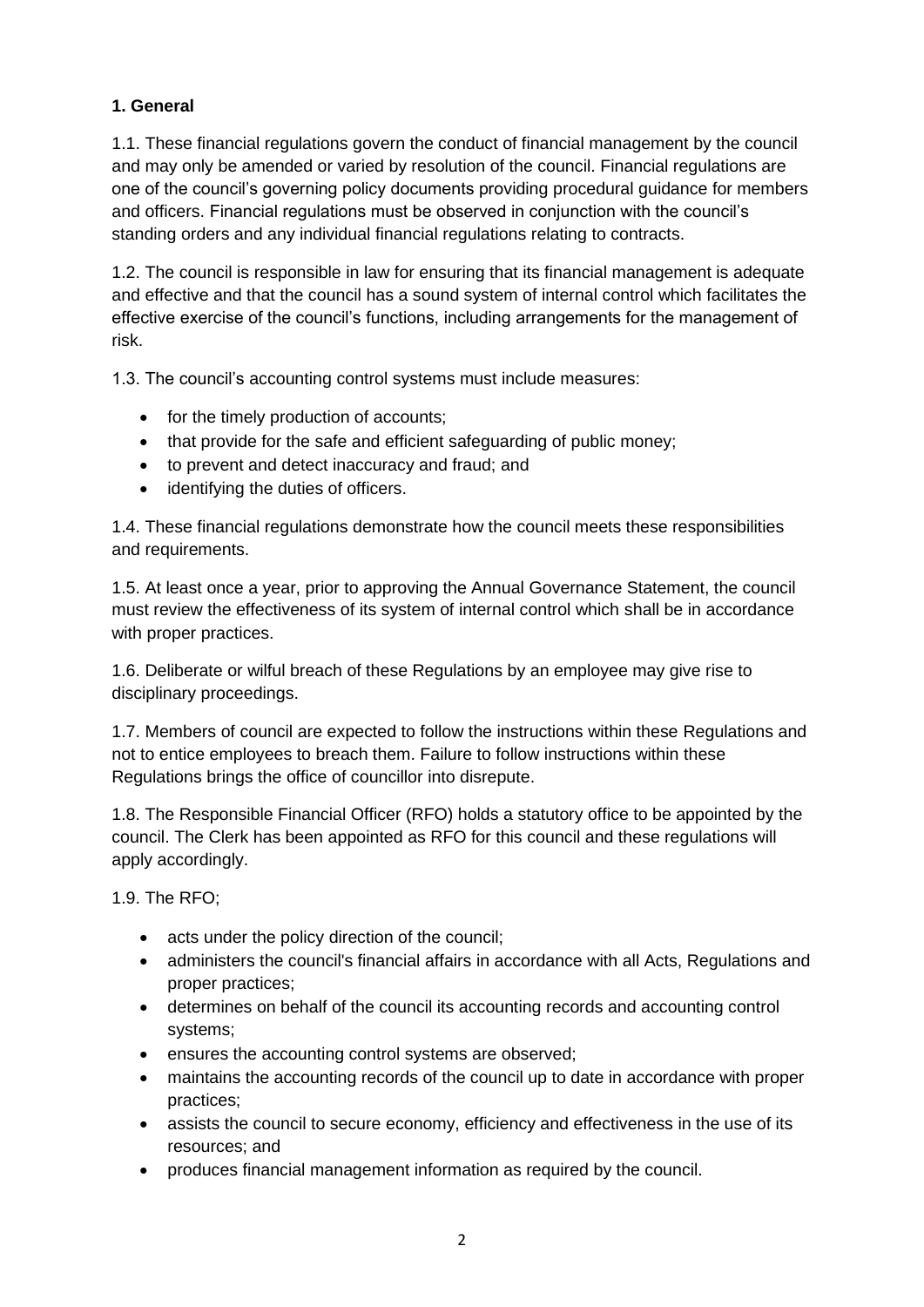1.10. The accounting records determined by the RFO shall be sufficient to show and explain the council's transactions and to enable the RFO to ensure that any income and expenditure account and statement of balances, or record of receipts and payments and additional information, as the case may be, or management information prepared for the council from time to time comply with the Accounts and Audit Regulations.

1.11. The accounting records determined by the RFO shall in particular contain:

- entries from day to day of all sums of money received and expended by the council and the matters to which the income and expenditure or receipts and payments account relate;
- a record of the assets and liabilities of the council; and
- wherever relevant, a record of the council's income and expenditure in relation to claims made, or to be made, for any contribution, grant or subsidy.

1.12. The accounting control systems determined by the RFO shall include:

- procedures to ensure that the financial transactions of the council are recorded as soon as reasonably practicable and as accurately and reasonably as possible;
- procedures to enable the prevention and detection of inaccuracies and fraud and the ability to reconstruct any lost records;
- identification of the duties of officers dealing with financial transactions and division of responsibilities of those officers in relation to significant transactions;
- procedures to ensure that uncollectable amounts, including any bad debts are not submitted to the council for approval to be written off except with the approval of the RFO and that the approvals are shown in the accounting records; and
- measures to ensure that risk is properly managed.

1.13. The council is not empowered by these Regulations or otherwise to delegate certain specified decisions. In particular any decision regarding:

- setting the final budget or the precept (council tax requirement);
- approving accounting statements:
- approving an annual governance statement;
- borrowing;
- writing off bad debts;
- declaring eligibility for the General Power of Competence; and
- addressing recommendations in any report from the internal or external auditors, shall be a matter for the full council only.

1.14. In addition, the council must:

- determine and keep under regular review the bank mandate for all council bank accounts;
- approve any grant.

1.15. In these financial regulations, references to the Accounts and Audit Regulations or 'the regulations' shall mean the regulations issued under the provisions of section 27 of the Audit Commission Act 1998, or any superseding legislation, and then in force unless otherwise specified.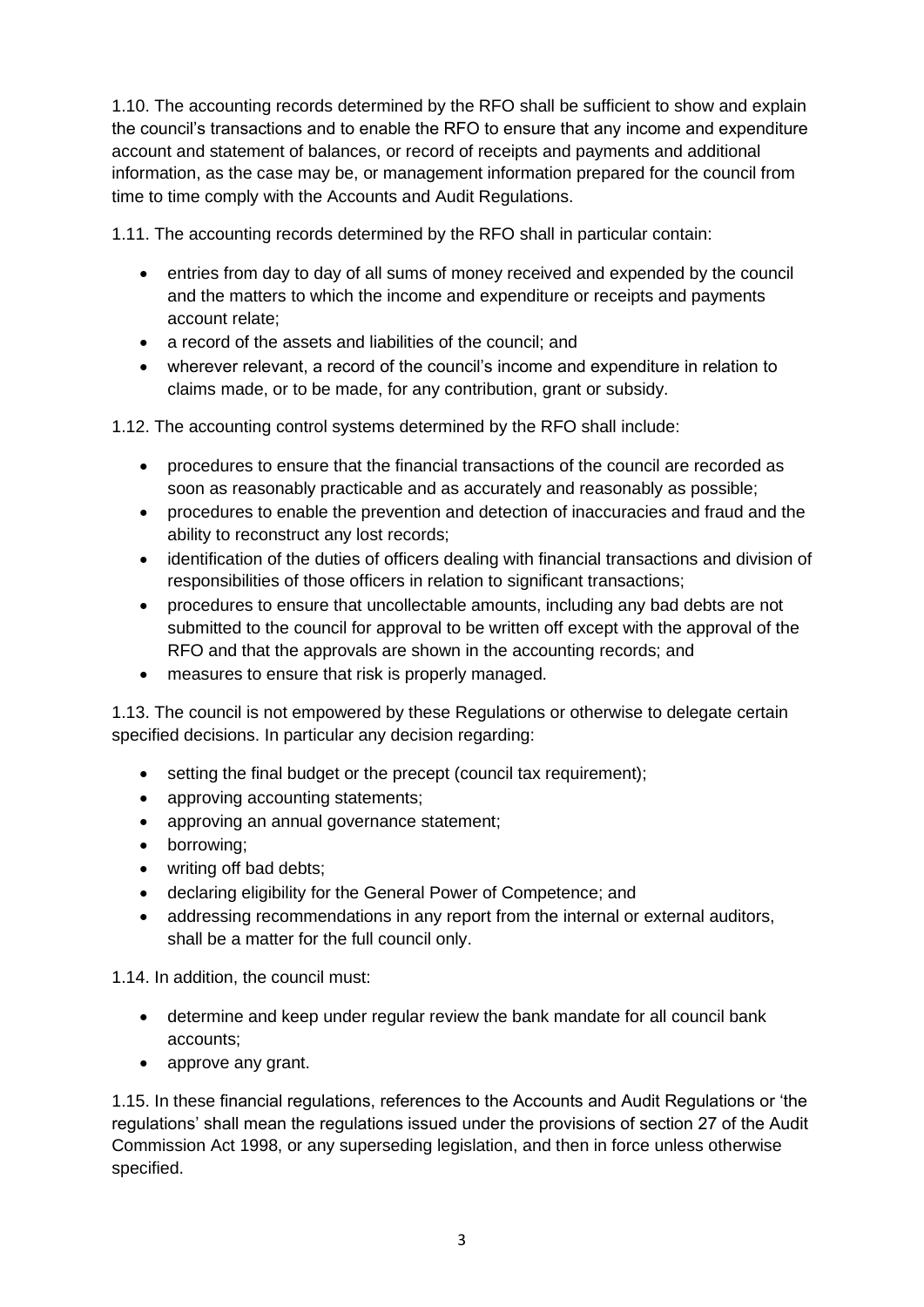In these financial regulations the term 'proper practice' or 'proper practices' shall refer to guidance issued in *Governance and Accountability for Local Councils - a Practitioners' Guide (England)* issued by the Joint Practitioners Advisory Group (JPAG), available from the websites of NALC and the Society for Local Council Clerks (SLCC).

## **2. Accounting and audit (internal and external)**

2.1. All accounting procedures and financial records of the council shall be determined by the RFO in accordance with the Accounts and Audit Regulations, appropriate guidance and proper practices.

2.2. On a regular basis, at least once in each quarter, and at each financial year end, a member other than the Chairman (or bank account signatory)] shall be appointed to verify bank reconciliations (for all accounts) produced by the RFO. The member shall sign the reconciliations and the original bank statements (or similar document) as evidence of verification. This activity shall on conclusion be reported, including any exceptions, to and noted by the council**.**

2.3. The RFO shall complete the annual statement of accounts, annual report, and any related documents of the council contained in the Annual Return (as specified in proper practices) as soon as practicable after the end of the financial year and having certified the accounts shall submit them and report thereon to the council within the timescales set by the Accounts and Audit Regulations.

2.4. The council shall ensure that there is an adequate and effective system of internal audit of its accounting records, and of its system of internal control in accordance with proper practices. Any officer or member of the council shall make available such documents and records as appear to the council to be necessary for the purpose of the audit and shall, as directed by the council, supply the RFO, internal auditor, or external auditor with such information and explanation as the council considers necessary for that purpose.

2.5. The internal auditor shall be appointed by and shall carry out the work in relation to internal controls required by the council in accordance with proper practices.

2.6. The internal auditor shall:

- be competent and independent of the financial operations of the council;
- report to council in writing, or in person, on a regular basis with a minimum of one annual written report during each financial year;
- to demonstrate competence, objectivity and independence, be free from any actual or perceived conflicts of interest, including those arising from family relationships; and
- has no involvement in the financial decision making, management or control of the council.

2.7. Internal or external auditors may not under any circumstances:

- perform any operational duties for the council;
- initiate or approve accounting transactions; or
- direct the activities of any council employee, except to the extent that such employees have been appropriately assigned to assist the internal auditor.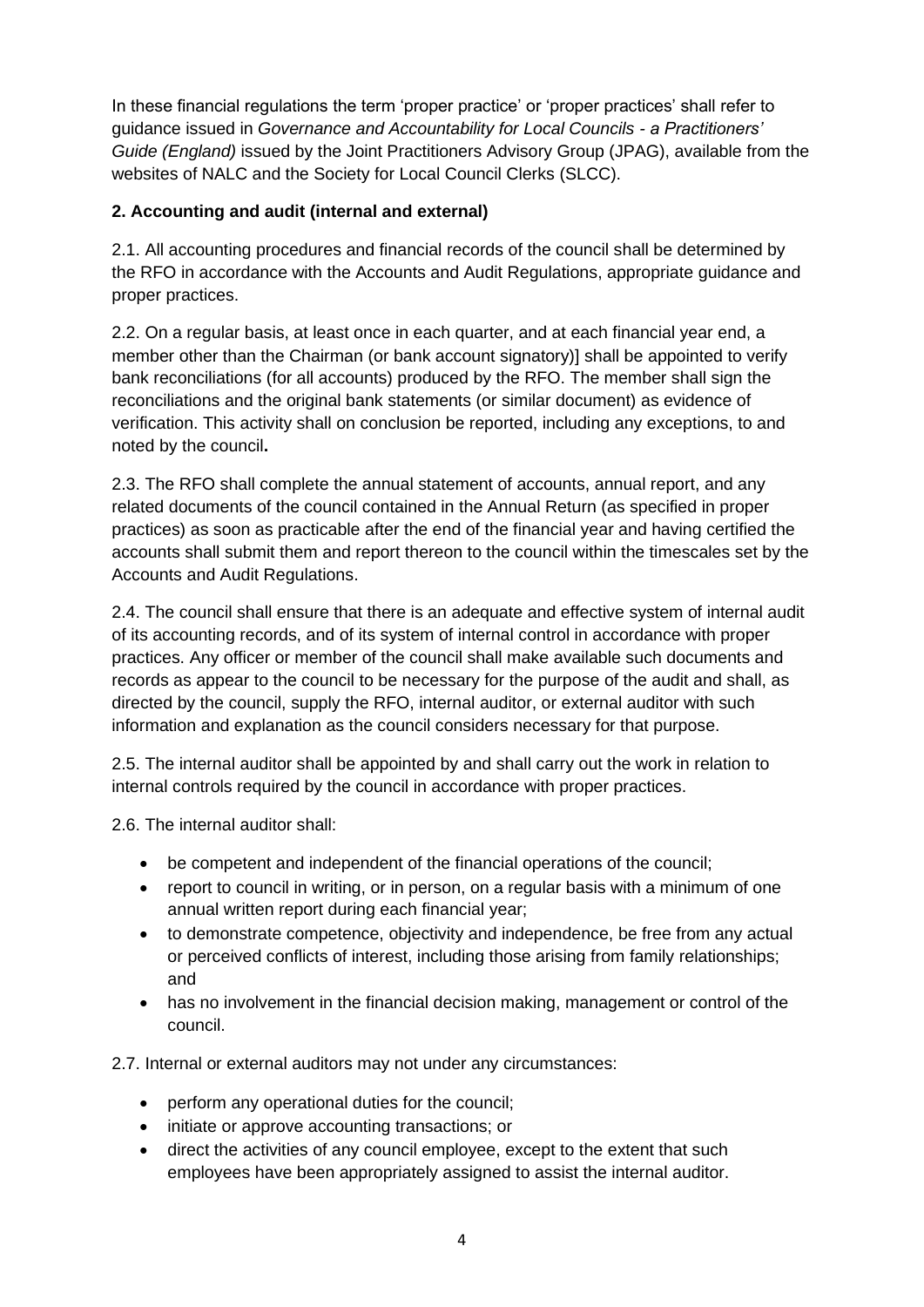2.8. For the avoidance of doubt, in relation to internal audit the terms 'independent' and 'independence' shall have the same meaning as is described in proper practices.

2.9. The RFO shall make arrangements for the exercise of electors' rights in relation to the accounts including the opportunity to inspect the accounts, books, and vouchers and display or publish any notices and statements of account required by Audit Commission Act 1998, or any superseding legislation, and the Accounts and Audit Regulations.

2.10. The RFO shall, without undue delay, bring to the attention of all councillors any correspondence or report from internal or external auditors. Any recommendations should be implemented or reasons why they are not, recorded in the minutes.

## **3. Annual estimates (budget) and forward planning**

3.1. The RFO must each year, by no later than November, prepare detailed estimates of all receipts and payments including the use of reserves and all sources of funding for the following financial year in the form of a budget to be considered by the council. These should be accompanied by explanatory notes.

3.2. At the October precept meeting each year, the Council will meet to consider the main issues that it wants to address and agree its objectives for the next year and for the medium term. It will review what has happened so far in the current year and identify any problem areas that need to be tackled.

3.3 At the beginning of the budget process the council will consider any capital projects that are in progress or which are planned. No major projects should be undertaken without a detailed feasibility report which will include funding sources, cash flow forecasts and revenue implications for future years. Commitments to capital schemes should not be entered into unless and until the financial consequences have been incorporated into the council's approved budget.

3.4. The council shall fix the precept (council tax requirement), and relevant basic amount of council tax to be levied for the ensuing financial year not later than by the end of January each year. The RFO shall issue the precept to the billing authority and shall supply each member with a copy of the approved annual budget.

3.5. The approved annual budget shall form the basis of financial control for the ensuing year.

#### **4. Budgetary control and authority to spend**

4.1. Expenditure on revenue items may be authorised up to the amounts included for that class of expenditure in the approved budget. Payments on any capital project should be made in accordance with forecast cash flows included in the approved project plan and authorised by the Council.

4.2. No expenditure may be authorised that will exceed the amount provided in the revenue budget for that class of expenditure other than by resolution of the council, or duly delegated committee. During the budget year and with the approval of council having considered fully the implications for public services, unspent and available amounts may be moved to other budget headings or to an earmarked reserve as appropriate ('virement').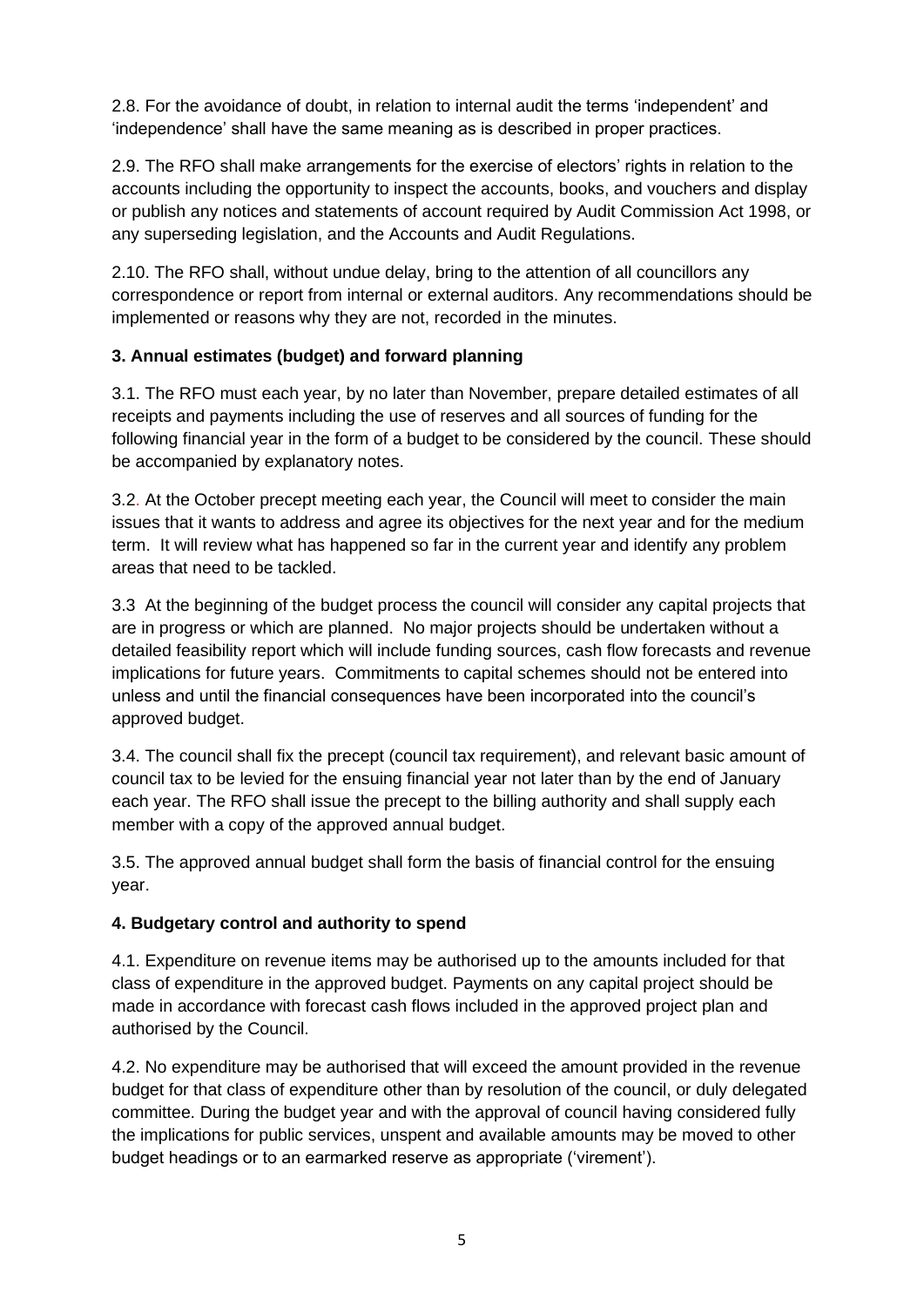4.3. Unspent provisions in the revenue or capital budgets for completed projects shall not be carried forward to a subsequent year but will be transferred into reserves.

4.4. The salary budgets are to be reviewed at least annually for the following financial year and such review shall be evidenced by a hard copy schedule signed by the Clerk and the Chairman of Council. The RFO will inform the council of any changes impacting on the budget requirement for the coming year in good time.

4.5. In cases of extreme risk to the delivery of council services, the clerk may authorise revenue expenditure on behalf of the council which in the clerk's judgement it is necessary to carry out. Such expenditure includes repair, replacement or other work, whether or not there is any budgetary provision for the expenditure, subject to a limit of £700. Any amount exceeding £200 must have prior permission from two members of the council. The Clerk shall report such action to the chairman as soon as possible and to the council as soon as practicable thereafter.

4.6. No expenditure shall be authorised in relation to any capital project and no contract entered into or tender accepted involving capital expenditure unless the council is satisfied that the necessary funds are available and the requisite borrowing approval has been obtained.

4.7. All capital works shall be administered in accordance with the council's standing orders and financial regulations relating to contracts.

4.8. The RFO shall regularly provide the council with a statement of receipts and payments to date under each head of the budgets, comparing actual expenditure to the appropriate date against that planned as shown in the budget. These statements are to be prepared at least at the end of each financial quarter and shall show explanations of material variances. They will also provide councillors with a copy of the Asset Register.

4.9. Changes in earmarked reserves shall be approved by council as part of the budgetary control process.

4.10 The RFO shall provide the Council with a statement of receipts and expenditure at the monthly meeting following receipt of a bank statement. The bank reconciliation which will include the bank statement, shall be signed by the chair of the meeting and one other bank account signatory.

#### **5. Banking arrangements and authorisation of payments**

The RFO is responsible for the proper administration of the Council's financial affairs. The RFO should be familiar with the statutory duties for financial administration as they apply to the Council. The duties of the RFO include advising the Council on its corporate financial position and key financial controls.

5.1. The council's banking arrangements, including the bank mandate, shall be made by the RFO and approved by the council; banking arrangements may not be delegated to a committee. They shall be regularly reviewed for safety and efficiency.

5.2. The RFO shall prepare a schedule of payments requiring authorisation, including any payments due or made by direct debit or standing order, forming part of the Agenda for the Meeting and, together with the relevant invoices, present the schedule to council. The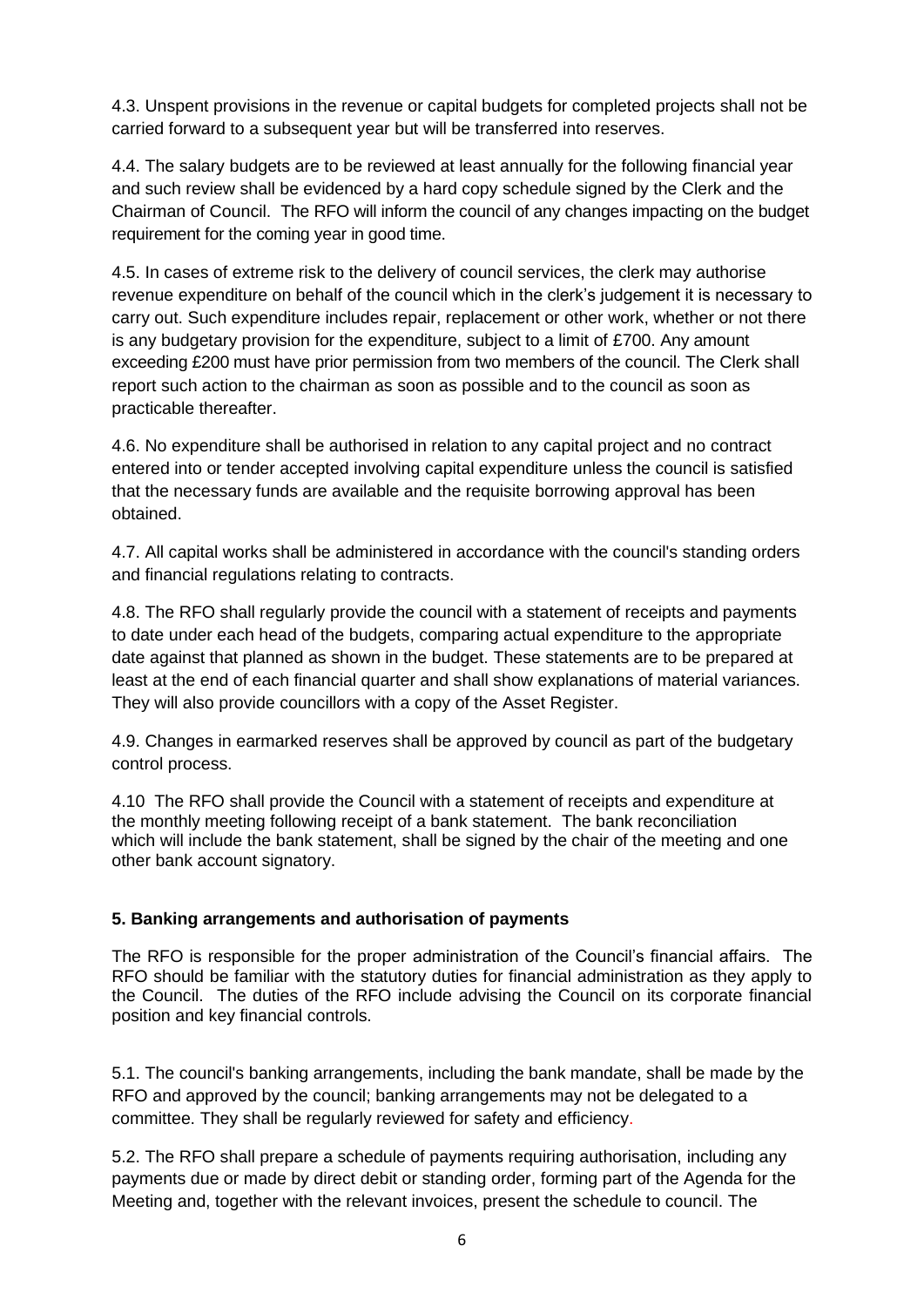council shall review the schedule for compliance and, having satisfied itself shall authorise payment by a resolution of the council. The approved schedule shall be ruled off and initialled by the Chairman of the Meeting. A detailed list of all payments shall be disclosed within or as an attachment to the minutes of the meeting at which payment was authorised. Personal payments (including salaries, wages, expenses and any payment made in relation to the termination of a contract of employment) may be summarised to remove public access to any personal information.

5.3. All invoices for payment shall be examined, verified and certified by the RFO to confirm that the work, goods or services to which each invoice relates has been received, carried out, examined and represents expenditure previously approved by the council.

5.4. The RFO shall examine invoices for arithmetical accuracy and analyse them to the appropriate expenditure heading. The RFO shall take all steps to pay all invoices submitted, and which are in order, at the next available council meeting.

5.5. The Clerk/ RFO shall have delegated authority to authorise the payment of items only in the following circumstances:

a) If a payment is necessary to avoid a charge to interest under the Late Payment of Commercial Debts (Interest) Act 1998, and the due date for payment is before the next scheduled Meeting of council, where the Clerk/ RFO certify that there is no dispute or other reason to delay payment, provided that a list of such payments shall be submitted to the next appropriate meeting of council;

b) fund transfers within the councils banking arrangements up to the sum of £10,000, provided that a list of such payments shall be submitted to the next appropriate meeting of council.

5.6. Members are subject to the Code of Conduct that has been adopted by the council and shall comply with the Code and Standing Orders when a decision to authorise or instruct payment is made in respect of a matter in which they have a disclosable pecuniary or other interest, unless a dispensation has been granted.

5.7. Any changes in the recorded details of suppliers, such as bank account records, shall be approved in writing by a Member.

#### **6. Instructions for the making of payments**

6.1. The council will make safe and efficient arrangements for the making of its payments.

6.2. Following authorisation under Financial Regulation 5 above, the council, or if so delegated, the Clerk/RFO, shall give instruction that a payment shall be made.

6.3. All payments shall be affected by cheque or other instructions to the council's bankers, or otherwise, in accordance with a resolution of council.

6.4. Cheques or orders for payment drawn on the bank account in accordance with the schedule as presented to council shall be signed by two member's of council , in accordance with a resolution instructing that payment. A member who is a bank signatory, having a connection by virtue of family or business relationships with the beneficiary of a payment, should not, under normal circumstances, be a signatory to the payment in question.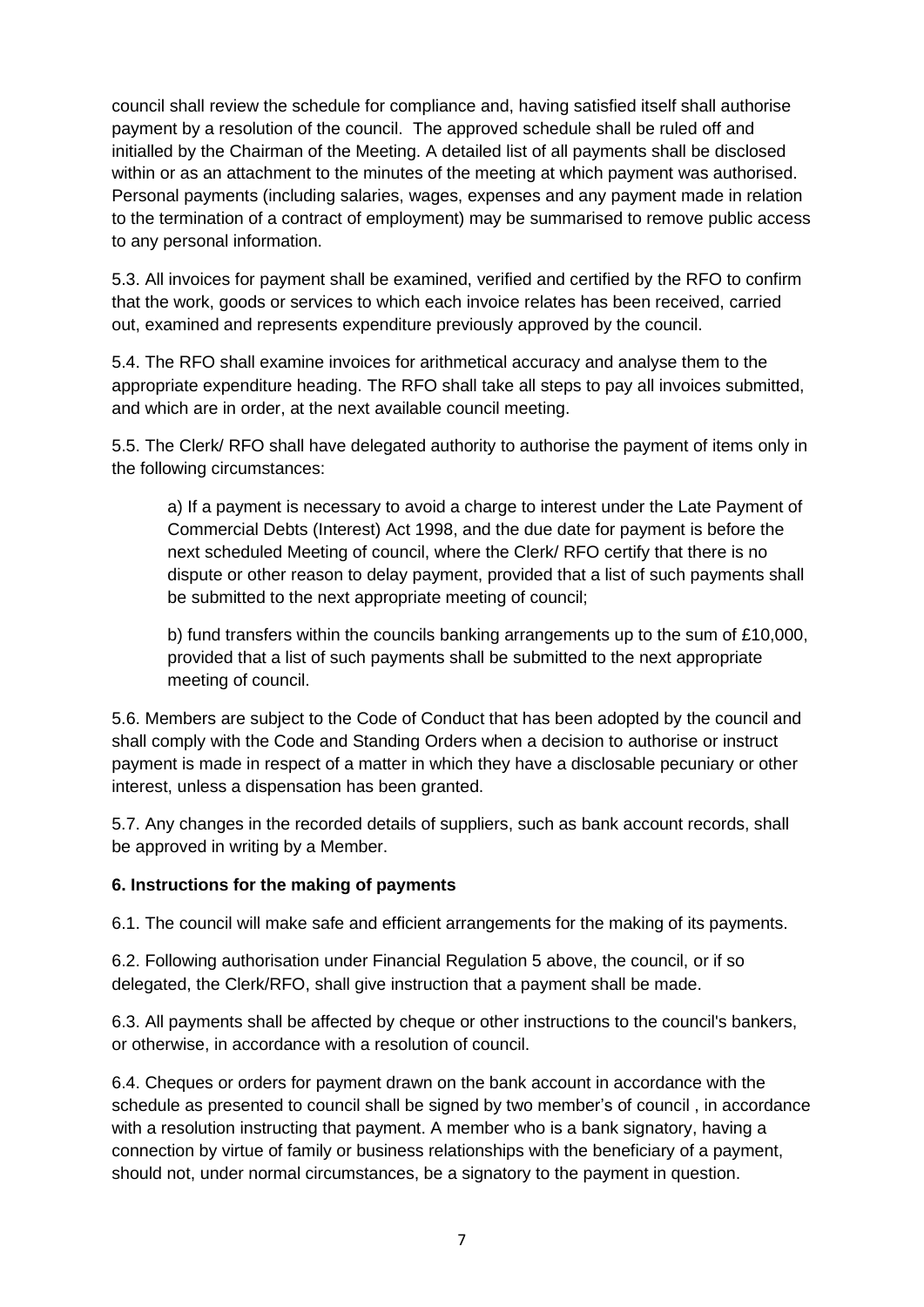6.5. To indicate agreement of the details shown on the cheque or order for payment with the counterfoil and the invoice or similar documentation, the signatories shall each also initial the cheque counterfoil or order for payment.

6.6. Cheques or orders for payment shall not normally be presented for signature other than at a council meeting (including immediately before or after such a meeting). Any signatures obtained away from such meetings shall be reported to the council at the next convenient meeting.

6.7. If thought appropriate by the council, payment for utility supplies (energy, telephone and water) and any National Non-Domestic Rates may be made by variable direct debit provided that the instructions are signed by two members and any payments are reported to council as made. The approval of the use of a variable direct debit shall be renewed by resolution of the council at least every two years.

6.8. If thought appropriate by the council, payment for certain items (principally salaries) may be made by banker's standing order provided that the instructions are signed, or otherwise evidenced by two members are retained and any payments are reported to council as made. The approval of the use of a banker's standing order shall be renewed by resolution of the council at least every two years.

6.9. If thought appropriate by the council, payment for certain items may be made by BACS or CHAPS methods provided that the instructions for each payment are signed, or otherwise evidenced, by two authorised bank signatories, are retained and any payments are reported to council as made. The approval of the use of BACS or CHAPS shall be renewed by resolution of the council at least every two years.

6.10. If thought appropriate by the council payment for certain items may be made by internet banking transfer provided evidence is retained showing which members approved the payment.

6.11 Where the invoice or receipt for a purchase is not made out to the Parish Council it should record on there 'For and on behalf of Hadlow Down Parish Council'.

6.12. Where a computer requires use of a personal identification number (PIN) or other password(s), for access to the council's records on that computer, a note shall be made of the PIN and Passwords and shall be handed to and retained by the Chairman of Council in a sealed dated envelope. This envelope may not be opened other than in the presence of two other councillors. After the envelope has been opened, in any circumstances, the PIN and / or passwords shall be changed as soon as practicable. The fact that the sealed envelope has been opened, in whatever circumstances, shall be reported to all members immediately and formally to the next available meeting of the council. This will not be required for a member's personal computer used only for remote authorisation of bank payments.

6.13. No employee or councillor shall disclose any PIN or password, relevant to the working of the council or its bank accounts, to any person not authorised in writing by the council or a duly delegated committee.

6.14. Regular back-up copies of the records on any computer shall be made and shall be stored securely away from the computer in question, and preferably off site.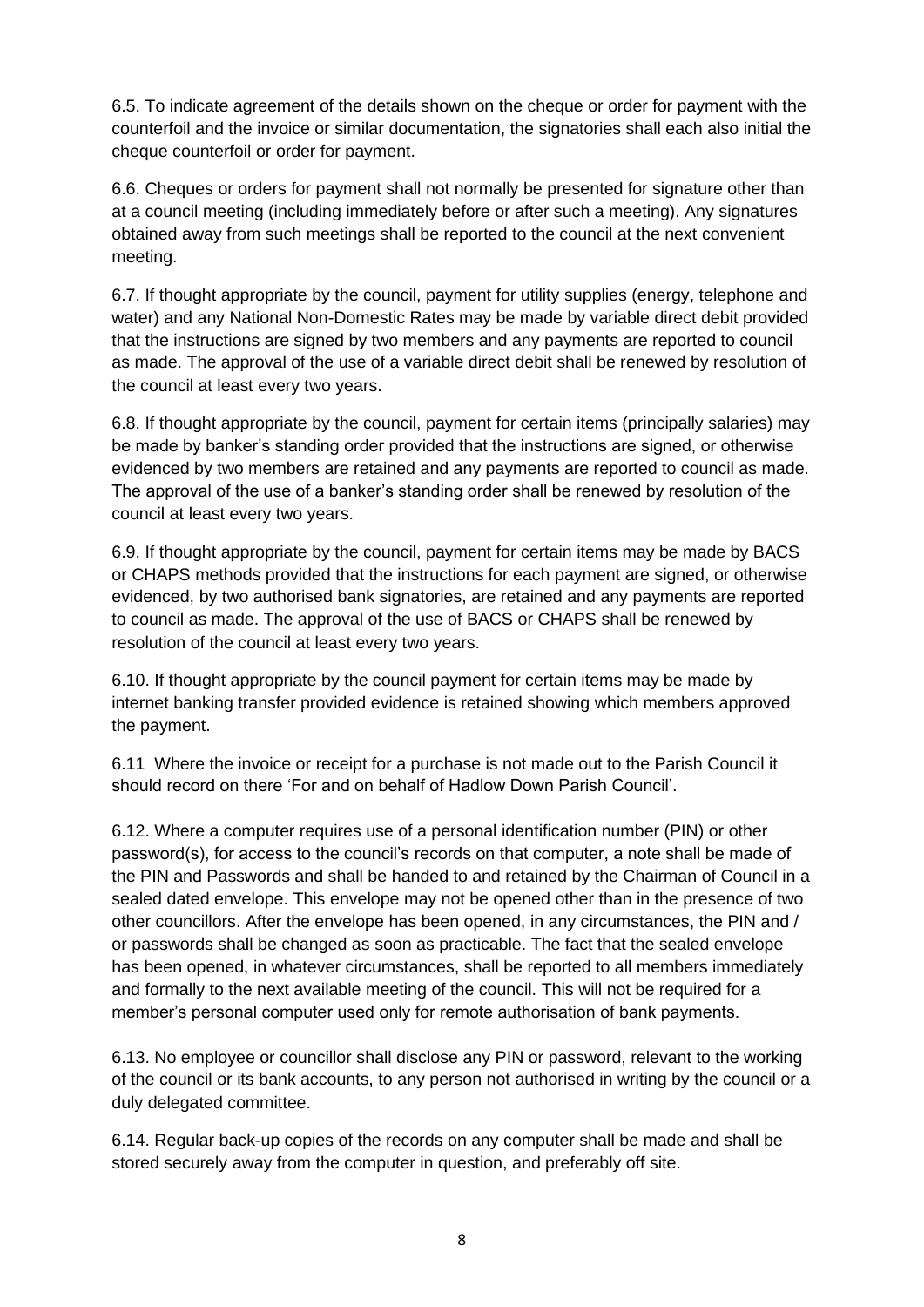6.15. The council, and any members using computers for the council's financial business, shall ensure that anti-virus, anti-spyware and firewall software with automatic updates, together with a high level of security, is used.

6.16. Where internet banking arrangements are made with any bank, the Clerk/RFO shall be appointed as the Service Administrator. The bank mandate approved by the council shall identify a number of councillors who will be authorised to approve transactions on those accounts. The bank mandate will state clearly that the Clerk/RFO, as Service Administrator, is able to raise payments which can only be processed for payment by the approval of two bank account signatories. The only exception to this is that transfers between bank accounts which, once approved by Council, can be processed by the Clerk/RFO as Service Administrator (i.e. to allow movement in to and out of Reserves) in accordance with 5.5b.

6.17. Access to any internet banking accounts will be directly to the access page (which may be saved under "favourites"), and not through a search engine or e-mail link. Remembered or saved passwords facilities must not be used on any computer used for council banking work. Breach of this Regulation will be treated as a very serious matter under these regulations.

6.18. Changes to account details for suppliers, which are used for internet banking may only be changed on written hard copy notification by the supplier and supported by hard copy authority for change signed by the Clerk/RFO and a bank account signatory. A programme of regular checks of standing data with suppliers will be followed.

6.19. The council will not maintain any form of cash float. All cash received must be banked intact. Any payments made in cash by the Clerk/RFO (for example for postage or minor stationery items) shall be refunded on a regular basis, at least monthly.

#### **7. Payment of salaries**

7.1. As an employer, the council shall make arrangements, through a payroll agent, to meet fully the statutory requirements placed on all employers by PAYE and National Insurance legislation and Pension regulations. The payment of all salaries shall be made in accordance with payroll records and the rules of PAYE and National Insurance and Pensions currently operating, and salary rates shall be as agreed by council.

7.2. The payroll agent shall arrange for the pay slips and papers for Inland Revenue to be sent to the RFO to enable her to either raise a payment by BACS for authorisation or draw a cheque for signature at the next monthly meeting.

7.3. The payroll agent shall arrange for deductions to be made for the Clerks Pension and will arrange for the necessary paperwork to be sent to the RFO to enable her to either raise a payment by BACS for authorisation or draw a cheque for signature at the next monthly meeting.

7.4. The Clerk's wages will be mainly paid by standing order as agreed by council, the remainder of her wages, once expenses have been added on, will be paid by cheque or bank transfer. This cheque or bank transfer will be for payment over the amount already paid each month by standing order, and will need to be agreed by the council at their meeting.

7.5. No changes shall be made to any employee's pay, emoluments, or terms and conditions of employment without the prior consent of the council.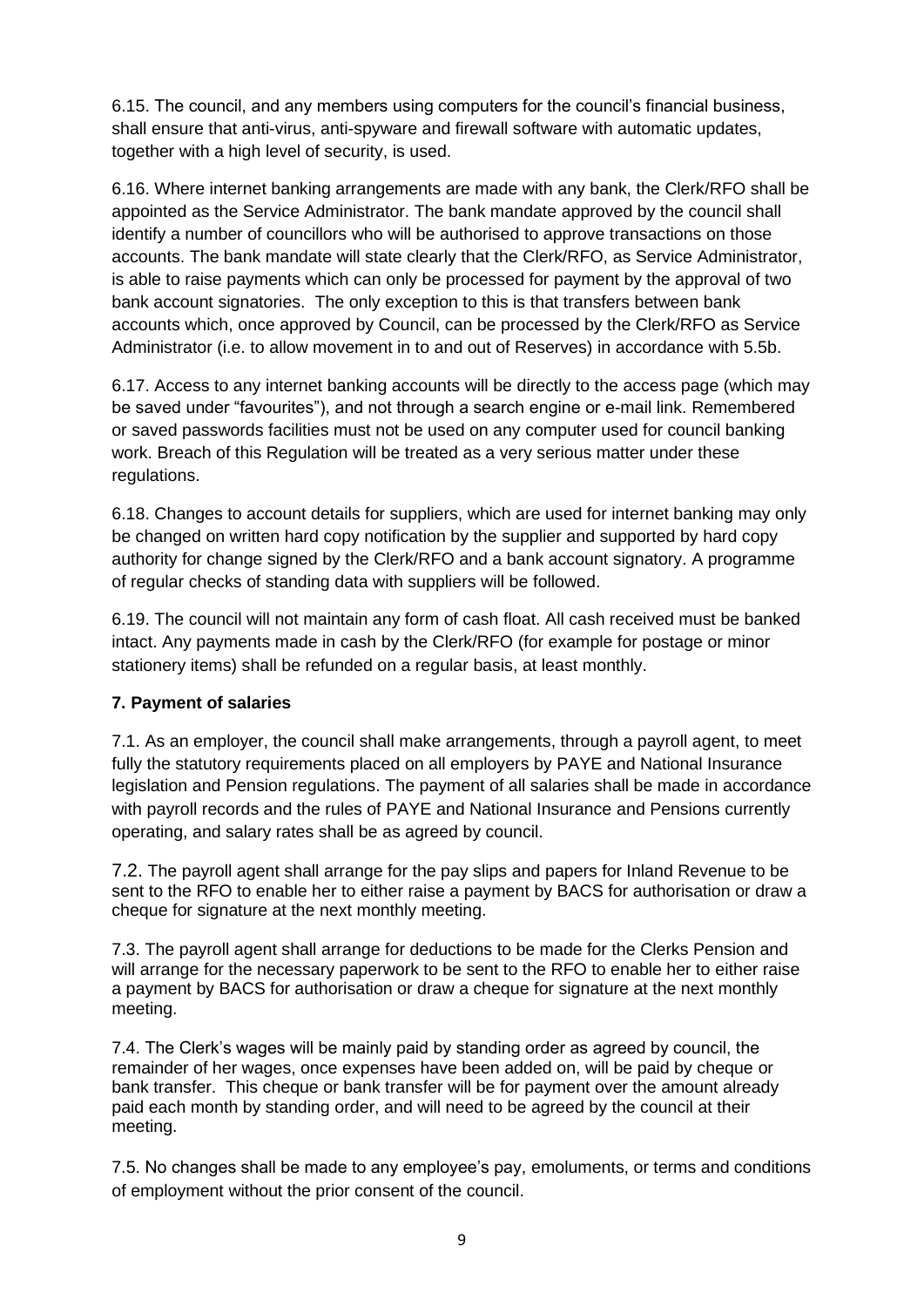7.6. The total of such payments in each calendar month shall be reported with all other payments as made as may be required under these Financial Regulations, to ensure that only payments due for the period have actually been paid.

7.7. An effective system of personal performance management should be maintained for the clerk.

7.8. Any termination payments shall be supported by a clear business case and reported to the council. Termination payments shall only be authorised by council.

7.9. Before employing interim staff, the council must consider a full business case.

#### **8. Loans and investments**

8.1. All borrowings shall be affected in the name of the council, after obtaining any necessary borrowing approval. Any application for borrowing approval shall be approved by Council as to terms and purpose. The application for borrowing approval, and subsequent arrangements for the loan shall only be approved by full council.

8.2. All loans and investments shall be negotiated in the name of the council and shall be for a set period in accordance with council policy.

8.3. All investments of money under the control of the council shall be in the name of the council.

8.4. All investment certificates and other documents relating thereto shall be retained in the custody of the RFO.

8.5. Payments in respect of short term or long-term investments, including transfers between bank accounts held in the same bank, or branch, shall be made in accordance with Regulation 5 (Authorisation of payments) and Regulation 6 (Instructions for payments).

#### **9. Income**

9.1. The collection of all sums due to the council shall be the responsibility of and under the supervision of the RFO.

9.2. Particulars of all charges to be made for work done, services rendered or goods supplied shall be agreed annually by the council, notified to the RFO and the RFO shall be responsible for the collection of all accounts due to the council.

9.3. The council will review all fees and charges at least annually, following a report of the Clerk.

9.4. Any sums found to be irrecoverable and any bad debts shall be reported to the council and shall be written off in the year.

9.5. All sums received on behalf of the council shall be banked intact as directed by the RFO. In all cases, all receipts shall be deposited with the council's bankers with such frequency as the RFO considers necessary.

9.6. The origin of each receipt shall be entered on the paying-in slip.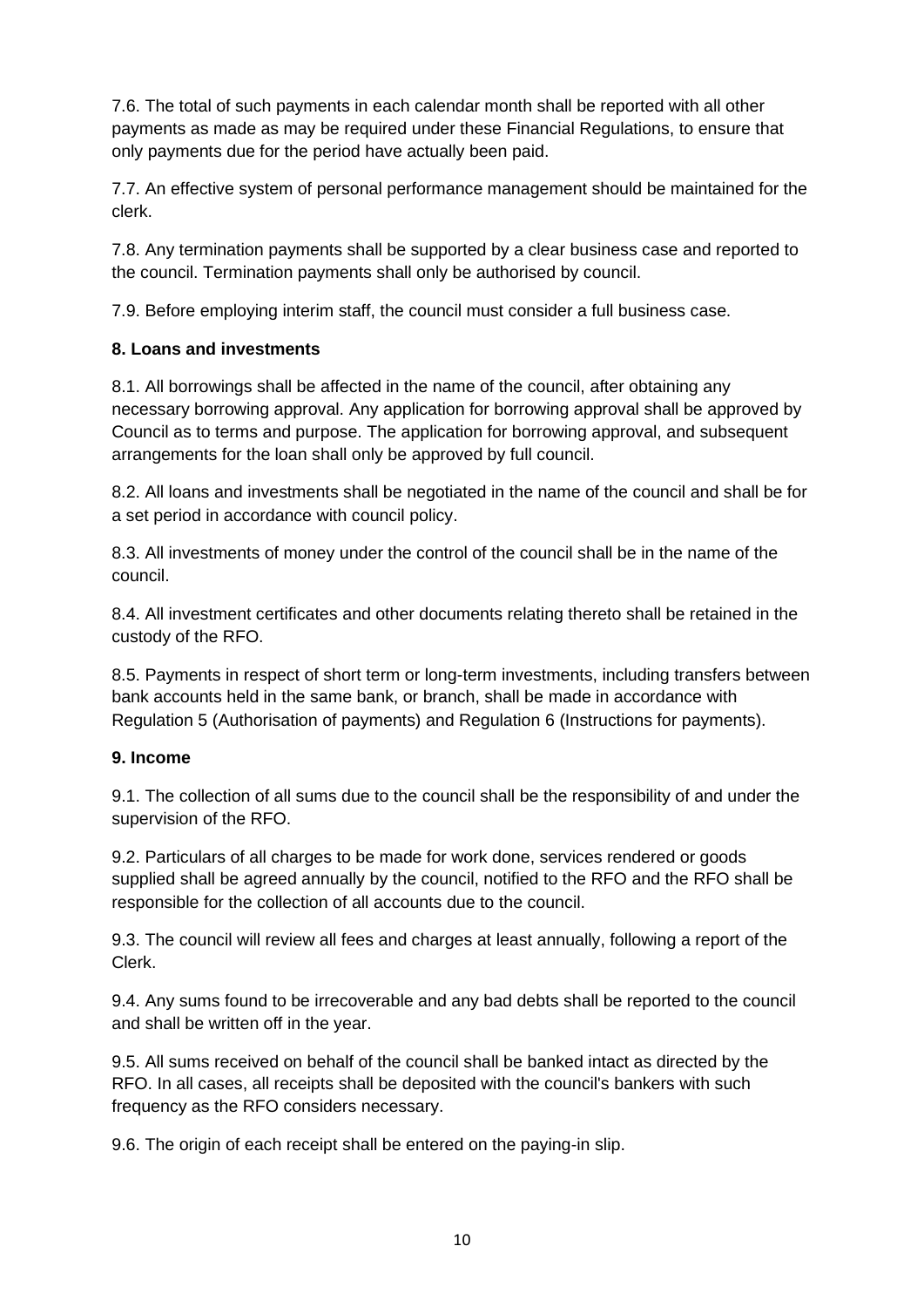9.7. The RFO shall promptly complete any VAT Return that is required. Any repayment claim due in accordance with VAT Act 1994 section 33 shall be made at least annually coinciding with the financial year end.

#### **10. Orders for work, goods and services**

10.1. An official order or letter shall be issued for all work, goods and services unless a formal contract is to be prepared or an official order would be inappropriate. Copies of orders shall be retained.

10.2. Order books shall be controlled by the RFO.

10.3. All members and officers are responsible for obtaining value for money at all times. An officer issuing an official order shall ensure as far as reasonable and practicable that the best available terms are obtained in respect of each transaction, usually by obtaining three or more quotations or estimates from appropriate suppliers, subject to any de minimis provisions in Regulation 11.1 below.

10.4. A member may not issue an official order or make any contract on behalf of the council.

10.5. The RFO shall verify the lawful nature of any proposed purchase before the issue of any order, and in the case of new or infrequent purchases or payments, the RFO shall ensure that the statutory authority shall be reported to the meeting at which the order is approved so that the minutes can record the power being used.

#### **11. Contracts**

11.1. Procedures as to contracts are laid down as follows:

a) Every contract shall comply with these financial regulations, and no exceptions shall be made otherwise than in an emergency provided that this regulation need not apply to contracts which relate to items (i) to (vi) below:

i. for the supply of gas, electricity, water, sewerage and telephone services;

ii. for specialist services such as are provided by legal professionals acting in disputes;

iii. for work to be executed or goods or materials to be supplied which consist of repairs to or parts for existing machinery or equipment or plant;

iv. for work to be executed or goods or materials to be supplied which constitute an extension of an existing contract by the council;

v. for additional audit work of the external auditor up to an estimated value of £500 (in excess of this sum the Clerk/ RFO shall act after consultation with the Chairman and Vice Chairman of council); and

vi. for goods or materials proposed to be purchased which are proprietary articles and / or are only sold at a fixed price.

b) Where the council intends to procure or award a public supply contract, public service contract or public works contract as defined by The Public Contracts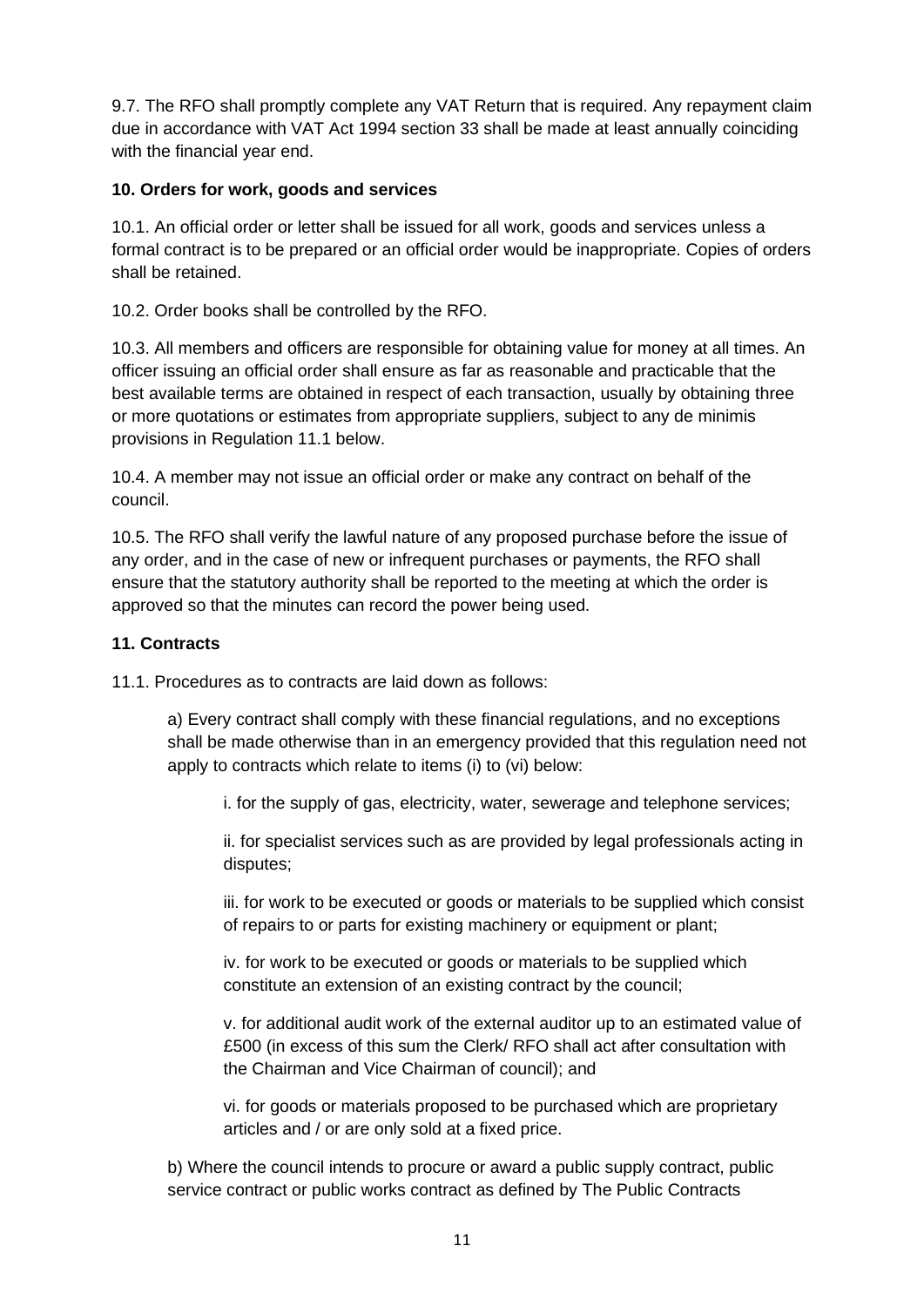Regulations 2015 ("the Regulations") which is valued at £25,000 or more, the council shall comply with the relevant requirements of the Regulations.<sup>1</sup>

c) The full requirements of The Regulations, as applicable, shall be followed in respect of the tendering and award of a public supply contract, public service contract or public works contract which exceed thresholds in The Regulations set by the Public Contracts Directive 2014/24/EU (which may change from time to time).<sup>2</sup>

d) When applications are made to waive financial regulations relating to contracts to enable a price to be negotiated without competition the reason shall be embodied in a recommendation to the council.

e) Such invitation to tender shall state the general nature of the intended contract and the Clerk shall obtain the necessary technical assistance to prepare a specification in appropriate cases. The invitation shall in addition state that tenders must be addressed to the Clerk in the ordinary course of post or email.

f) All tenders will be summarised and anonymised by the RFO before being presented at the appropriate meeting of the Council. A decision will then be made at the Council meeting by a majority of the Councillor's present.

g) Any invitation to tender issued under this regulation shall be subject to Standing Order 17 and shall refer to the terms of the Bribery Act 2010.

h) When it is to enter into a contract of less than £20,000 in value for the supply of goods or materials or for the execution of works or specialist services other than such goods, materials, works or specialist services as are excepted as set out in paragraph (a) the Clerk/ RFO shall obtain 3 quotations (priced descriptions of the proposed supply); where the value is below £2,000 and above £100 the Clerk/ RFO shall strive to obtain 3 estimates. Otherwise, Regulation 10.3 above shall apply.

i) The council shall not be obliged to accept the lowest or any tender, quote or estimate.

j) Should it occur that the council, or duly delegated committee, does not accept any tender, quote or estimate, the work is not allocated and the council requires further pricing, provided that the specification does not change, no person shall be permitted to submit a later tender, estimate or quote who was present when the original decision-making process was being undertaken.

#### **12. Payments under contracts for building or other construction works**

12.1. Payments on account of the contract sum shall be made within the time specified in the contract by the RFO upon authorised certificates of the architect or other consultants engaged to supervise the contract (subject to any percentage withholding as may be agreed in the particular contract).

 $1$  The Regulations require councils to use the Contracts Finder website to advertise contract opportunities, set out the procedures to be followed in awarding new contracts and to publicise the award of new contracts

<sup>&</sup>lt;sup>2</sup> Thresholds currently applicable are:

a) For public supply and public service contracts 209,000 Euros (£181,302)

b) For public works contracts 5,225,000 Euros (£4,551,413)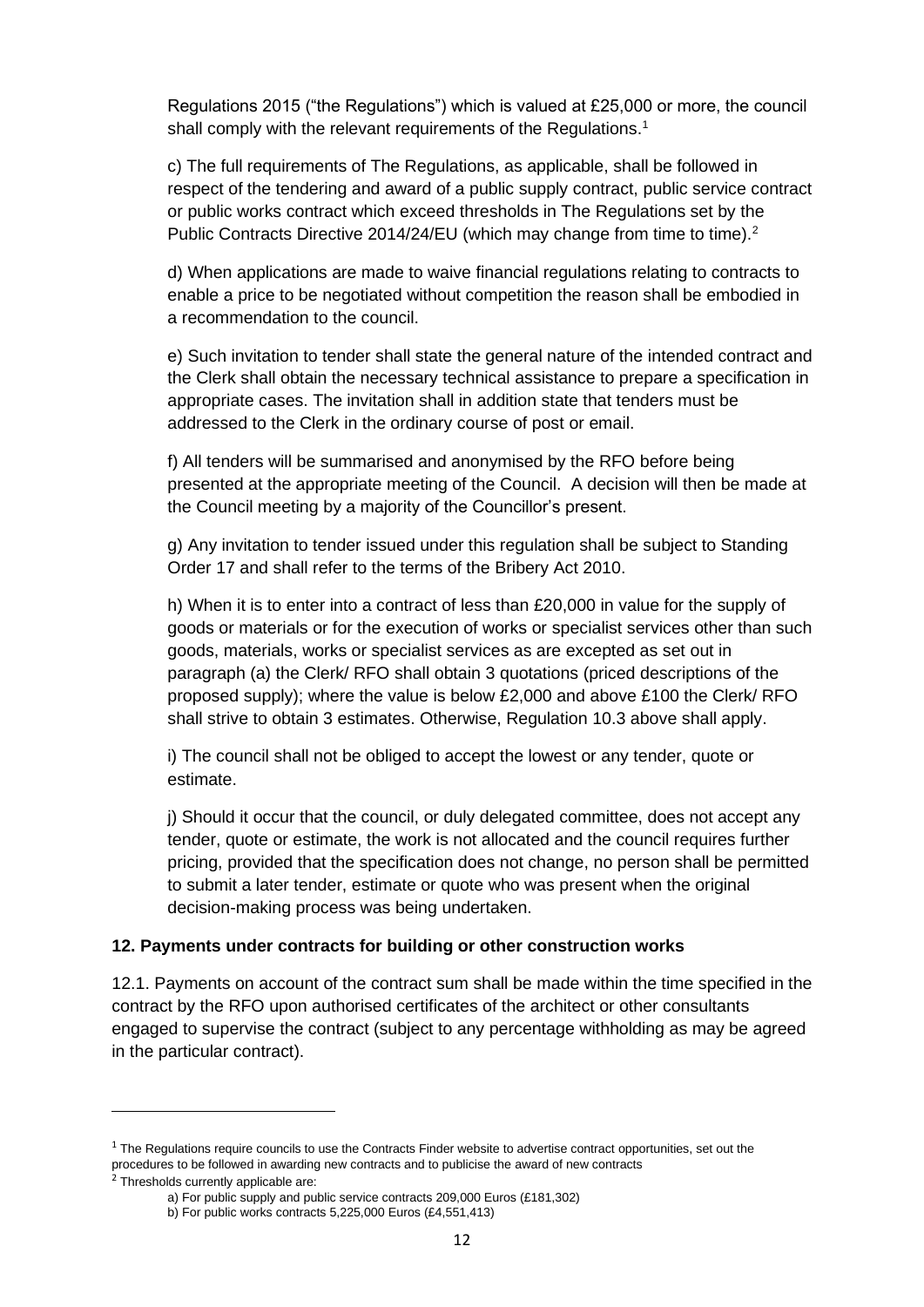12.2. Where contracts provide for payment by instalments the RFO shall maintain a record of all such payments. In any case where it is estimated that the total cost of work carried out under a contract, excluding agreed variations, will exceed the contract sum of 5% or more a report shall be submitted to the council.

12.3. Any variation to a contract or addition to or omission from a contract must be approved by the council and Clerk to the contractor in writing, the council being informed where the final cost is likely to exceed the financial provision.

### **13. Assets, properties and estates**

13.1. The Clerk shall make appropriate arrangements for the custody of all title deeds and Land Registry Certificates of properties held by the council. The RFO shall ensure a record is maintained of all properties held by the council, recording the location, extent, plan, reference, purchase details, nature of the interest, tenancies granted, rents payable and purpose for which held in accordance with Accounts and Audit Regulations. This list should be checked periodically by the Clerk.

13.2. No tangible moveable property shall be purchased or otherwise acquired, sold, leased or otherwise disposed of, without the authority of the council, together with any other consents required by law, save where the estimated value of any one item of tangible movable property does not exceed £150.

13.3. No real property (interests in land) shall be sold, leased or otherwise disposed of without the authority of the council, together with any other consents required by law. In each case a report in writing shall be provided to council in respect of valuation and surveyed condition of the property (including matters such as planning permissions and covenants) together with a proper business case (including an adequate level of consultation with the electorate).

13.4. No real property (interests in land) shall be purchased or acquired without the authority of the full council. In each case a report in writing shall be provided to council in respect of valuation and surveyed condition of the property (including matters such as planning permissions and covenants) together with a proper business case (including an adequate level of consultation with the electorate).

13.5. Subject only to the limit set in Regulation 13.2 above, no tangible moveable property shall be purchased or acquired without the authority of the full council. In each case a report in writing shall be provided to council with a full business case.

13.6. The RFO shall ensure that an appropriate and accurate Register of Assets and Investments is kept up to date. The continued existence of tangible assets shown in the Register shall be verified at least annually, possibly in conjunction with a health and safety inspection of assets.

13.7. Capital assets should be recorded in the Council's Asset Register at original cost. Where appropriate assets should be properly maintained and sufficient funds should be included in the budget to enable this to happen. Assets, particularly land and buildings should be reviewed to assess if the council is making the most effective economic use of them. Surplus assets should be disposed of, with the approval of council, for the best possible price.